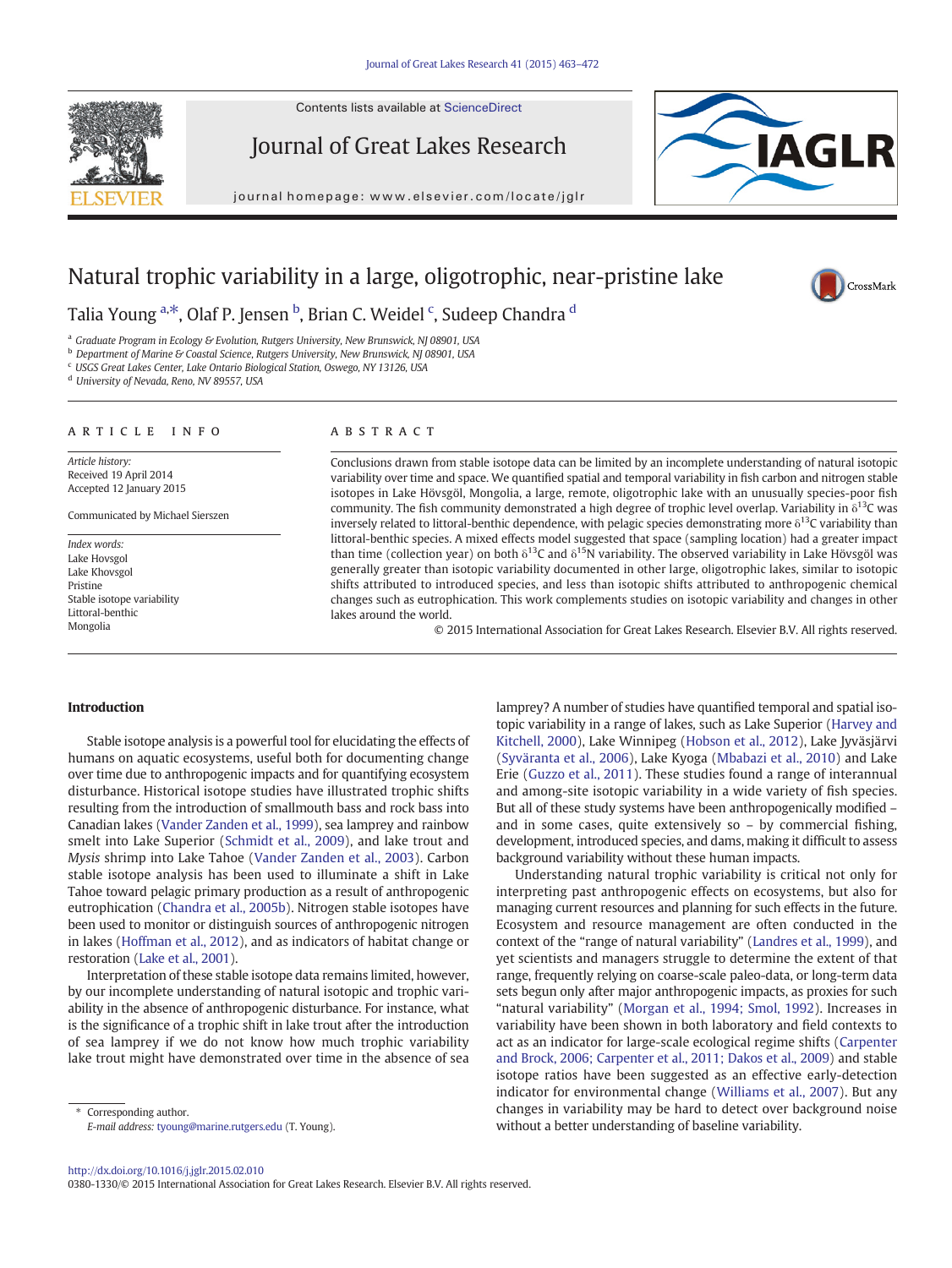<span id="page-1-0"></span>In this study, we quantified natural trophic variability in the near absence of anthropogenic effects, using carbon and nitrogen stable isotopes of a fish community in a near-pristine system. Our study lake, Lake Hövsgöl (Fig. 1), is a large, deep, oligotrophic lake in Mongolia, one of the least densely populated countries in the world. Lake Hövsgöl is subject to minimal commercial or recreational fishing or development, and has only ten species of fish (including the endemic and endangered Hövsgöl grayling (Thymallus nigrescens)) ([Ocock et al., 2006;](#page-9-0) [Sideleva, 2006](#page-9-0)), offering an unusually pristine and ecologically simple study system. In addition to describing the food web of this system, we focused on two more general questions about isotopic variability:

- 1. Do we see any patterns of isotopic variability related to life history and ecological characteristics of a species, such as size, trophic level and trophic guild (e.g., planktivory vs. piscivory)? We might, for example, expect to see decreased  $\delta^{13}$ C variability among piscivores, since any differences in  $\delta^{13}$ C in prey fish would be integrated in their piscivore consumers.
- 2. Which has greater impact on isotopic variability: collection year (temporal or interannual variability) or collection location (spatial variability)? In other words, are spatial and temporal variability comparable in this system? Other work – using other metrics – has suggested that spatial variability exceeds temporal variability ([Kratz et al., 1995, 2003; Roset et al., 2007\)](#page-9-0).

#### Methods

#### Study site

Lake Hövsgöl (51.0 N, 100.5 E) (also spelled Khovsgol and Khuvsgul) is located in northern Mongolia, just south of the Russian border,



1645 m above sea level (Fig. 1). The lake is the nineteenth largest in the world by volume (383  $km<sup>3</sup>$ ), 136 km long and 20–37 km wide, with a surface area of 2760  $km^2$ , a mean depth of 138 m and maximum depth of 262 m ([Goulden et al., 2006; Herdendorf, 1982](#page-8-0)). The lake is dimictic, ice-covered from November to June, and ultra oligotrophic, with Secchi depths ranging from 14 to 30 m ([Goulden et al., 2006;](#page-8-0) [Goulden and Boldgiv, 2002; Kozhova and Kobanova, 2006\)](#page-8-0). The lake is fed by approximately 96 tributaries and drains into the Eg River at the south end of the lake, which joins the Selenga River and flows into Lake Baikal ([Goulden et al., 2006](#page-8-0)). Lake Hövsgöl lies about 200 km southwest of Lake Baikal and shares the same geological formation (the Baikal rift system), but is estimated to be much younger than Lake Baikal: 2–5 Ma old compared to Baikal's 20–65 Ma old [\(Goulden](#page-8-0) [et al., 2006\)](#page-8-0). Furthermore, geological data suggest that primary productivity in Lake Hövsgöl may have halted completely during the last glacial maximum, so that its ecosystem may only be about 10,000 years old, repopulated from nearby bodies of water after the glaciers receded [\(Goulden et al., 2006; Karabanov et al., 2004\)](#page-8-0). This event may explain the paucity of fish species inhabiting the lake [\(Karabanov et al., 2004\)](#page-8-0).

Ten fish species are known to inhabit the lake [\(Table 1](#page-2-0)), including Baikal omul (Coregonus autumnalis migratorius), which were introduced to the lake twice (in 1956–7 and 1980) [\(Dulmaa, 1999; Manchin and](#page-8-0) [Dgebuadze, 2010](#page-8-0)), but are nonetheless rare or perhaps extirpated, as we did not encounter this species in five years of fish community sampling.

Lake Hövsgöl was established as a national park in 1995, and remains largely free of direct human impacts. The region is half a day's drive on unpaved roads from the nearest city (of less than 40,000) and the total population living around the lake is about 5000 [\(Population and Housing Census of Mongolia, 2010](#page-9-0)). A few tourist camps line the southwestern shore, and sparse mobile herding communities graze livestock along portions of both the eastern and western shores. None of the tributaries are dammed, and the lake is subject to limited fishing from shore. The region has, however, experienced unusually rapid warming in the last few decades (mean increase of 2.1 °C over the past 70 years) ([Dagvadorj et al., 2009\)](#page-8-0).

#### Sample collection

We collected tissue samples from six of the ten fish species known to occupy the lake [\(Table 1](#page-2-0)) from one to seven littoral locations around the lake in July 2006, 2009, 2011, 2012 and 2013 (mean  $n = 14$  samples/ species/year, total samples analyzed  $=$  430) (Fig. 1, [Table 2](#page-2-0), Electronic Supplementary Material (ESM) Table S1). We were not able to collect every species at every location in every collection year. We collected Hövsgöl grayling at nine pelagic locations in addition to the littoral locations.We also collected Baikal grayling (Thymallus arcticus baicalensis), Siberian stone loach (Barbatula toni) and spiny loach (Cobitis melanoleuca), but did not include them in our analysis because the samples were not distributed adequately across years and locations. In 2006, we differentiated Hövsgöl grayling from Baikal grayling using visual identification characteristics. In all other years, we differentiated Hövsgöl grayling from Baikal grayling using gillraker counts, based on [Berg \(1962\)](#page-8-0) and the distribution of our samples; those with greater than 23 gillrakers were designated Hövsgöl grayling (K. Olson, unpubl., T. Krabbenhoft, unpubl.).

Collection methods are described in greater detail by [Ahrenstorff](#page-8-0) [et al. \(2011\).](#page-8-0) Briefly, we collected fish primarily by nearshore horizontal gillnet (mesh size range: 12–90 mm) and supplemented with seining and minnow traps. At pelagic locations, we used vertical gillnets (mesh size range: 12–38 mm). Samples from all species, except Eurasian minnow (Phoxinus phoxinus), consisted of muscle tissue plugs from behind the dorsal fin. Smaller Eurasian minnows were sampled whole and larger ones were skinned and filleted. Collection locations are numbered to correspond with [Ahrenstorff et al. \(2011\)](#page-8-0), with the exception of sites 7a and 7b, which [Ahrenstorff et al. \(2011\)](#page-8-0) combined into a single site, 7.

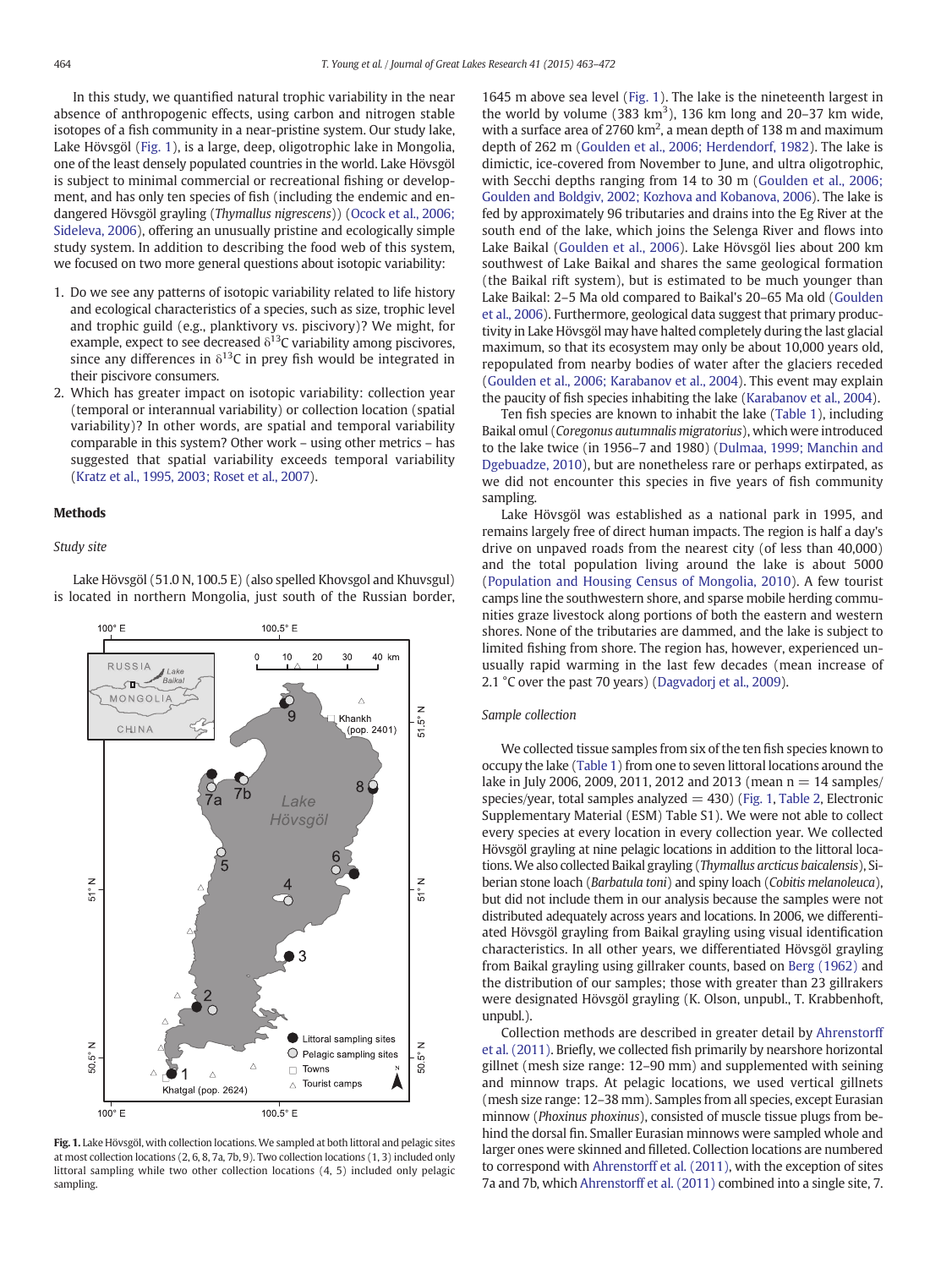#### <span id="page-2-0"></span>Table 1

Fish species sampled in Lake Hövsgöl and common prey items for those species. Hövsgöl grayling are endemic and considered endangered [\(Ocock et al., 2006\)](#page-9-0). Other fish species found in the lake but not included in this analysis are Baikal grayling (Thymallus arcticus baicalensis), Siberian stone loach (Barbatula toni), spiny loach (Cobitis melanoleuca), and Baikal omul (Coregonus autumnalis migratorius) [\(Sideleva, 2006\)](#page-9-0).

| Common name      | Scientific name      | Common prey items                                                                                                                                           |
|------------------|----------------------|-------------------------------------------------------------------------------------------------------------------------------------------------------------|
| <b>Burbot</b>    | Lota lota            | Fish, benthic invertebrates, insects, zooplankton<br>(Amundsen et al., 2003; Fratt et al., 2001; Jacobs et al., 2010; Polacek et al., 2006; Sideleva, 2006) |
| Eurasian minnow  | Phoxinus phoxinus    | Zooplankton, benthic and terrestrial invertebrates, insects, fish eggs (Frost, 1943; Sideleva, 2006)                                                        |
| Eurasian perch   | Perca fluviatilis    | Fish, zooplankton, insects, benthic invertebrates (Persson and Eklov, 1995; Rask, 1986; Sideleva, 2006)                                                     |
| Hövsgöl grayling | Thymallus nigrescens | Zooplankton, benthic and terrestrial invertebrates (Ahrenstorff et al., 2011; Sideleva, 2006)                                                               |
| Lenok            | Brachymystax lenok   | Zooplankton, benthic and terrestrial invertebrates, fish and terrestrial invertebrates                                                                      |
|                  |                      | (Chandra et al., 2005a; Sideleva, 2006)                                                                                                                     |
| Roach            | Rutilus rutilus      | Plants, benthic invertebrates, zooplankton (Persson, 1987; Sideleva, 2006)                                                                                  |

We collected primary consumers (snails) from the littoral zone by hand at one to seven locations each year to establish the littoralbenthic (periphyton and algae) end-member  $\delta^{13}$ C signature (mean  $n = 4$  samples/year, total samples analyzed  $= 20$ ). We removed snails from their shells before analysis. We collected pelagic primary consumers (zooplankton) using a 0.5-m-diameter 153-μm-mesh zooplankton net pulled from 50-m deep to the surface in the pelagic zone of the lake at one to three locations each year (mean  $n = 2$ samples/year, total samples analyzed  $= 10$ ) (Table 2). Snail samples were sometimes single, large individuals and sometimes as many as six individuals pooled. Zooplankton samples were rinsed and sorted to remove vegetation and debris but not separated by taxonomic group.

# Sample analysis

Samples were dried in a solar oven at 40–80 °C for one to three days and ground by hand. Stable isotope analysis was conducted at the University of California — Davis (UCD) Stable Isotope Facility on a PDZ Europa 20–20 isotope ratio mass spectrometer for samples from 2006, 2011, 2012 and 2013, and at the University of Washington (UW) IsoLab on a ThermoFinnigan MAT 253 isotope ratio mass spectrometer for samples from 2009. Fourteen replicate samples were analyzed, including two baseline samples, and nine of those samples were additionally analyzed at both UW and UCD. Mean standard error was less than 0.2‰ for replicate and less than 0.3‰ for triplicate samples for both  $\delta^{13}$ C and  $\delta^{15}$ N. The analytical error (standard deviation of replicate reference material: salmon muscle tissue, bovine liver, glutamic acid, peach leaves) was less than 0.3‰ for both  $\delta^{13}$ C and  $\delta^{15}$ N. We excluded four samples from analysis because their high C:N ratio led us to suspect the muscle tissue sample had been contaminated or inadequate amounts of tissue were analyzed to obtain reliable estimates for  $\delta^{13}$ C and  $\delta^{15}$ N.

#### Calculations and corrections

Isotope results are expressed using delta (δ) notation: parts per thousand (‰) from a standard (Vienna PeeDee Belemite for carbon and air for nitrogen) (see [Peterson and Fry \(1987\)](#page-9-0) for equation).

Lipids have more depleted  $\delta^{13}$ C values than proteins due to enzymatic fractionation in lipid synthesis ([DeNiro and Epstein, 1977](#page-8-0)) and lipid content of muscle can vary widely, making it difficult to compare tissues with different lipid contents. Because lipids contain carbon but not nitrogen, the C:N ratio in muscle tissue samples is often used as a proxy for lipid content. Based on [Hoffman and Sutton](#page-8-0) [\(2010\)](#page-8-0), we assumed that samples with a C:N ratio greater than 3.22 (mass ratio) had increased lipid content and applied a non-linear mass balance correction to the  $\delta^{13}$ C values for those samples:

$$
\delta^{13}C_{corrected} = \delta_{13}C_{uncorrected} + \frac{\Delta \delta_{13}C_{lipid} \times \left(mean ~ C : N_{protein} - C : N_{uncorrected}\right)}{C : N_{uncorrected}}
$$

where  $\Delta \delta_{13} C_{lipid}$  is the lipid depletion factor, or the difference between the protein and lipid  $\delta^{13}$ C values. Corrected values were calculated using  $\Delta \delta_{13} C_{\text{lipid}} = -6.39\%$  and mean C:N<sub>protein</sub> = 3.22 (converted from 3.76 in molar ratio form to mass ratio form by dividing by 1.667) based on [Hoffman and Sutton \(2010\)](#page-8-0)'s results (Eq. 6) and comparison to other models ([Hoffman et al., 2012; Lake et al., 2001; Logan et al.,](#page-8-0) [2008](#page-8-0)).

We chose to use a mathematical lipid correction rather than analyze lipid-extracted samples for a number of reasons. Mathematically corrected isotope values have shown strong agreement with those from lipid-extracted samples from a wide range of fish taxa [\(Hoffman](#page-8-0) [and Sutton, 2010; Kiljunen et al., 2006; Logan et al., 2008; Sweeting](#page-8-0) [et al., 2006](#page-8-0)), and the errors reported in the correction model we used were small  $($ <0.1‰). Although the Hoffman and Sutton  $(2010)$ 

#### Table 2

Stable isotope values (δ<sup>13</sup>C and δ<sup>15</sup>N) (mean, SD, absolute value of CV, % littoral-benthic reliance and trophic position: mean and SD, plus sample sizes) for fish collected from Lake Hövsgöl, Mongolia over all seven collection sites and five years (2006, 2009, 2011, 2012, 2013).

|                          |     | $\delta^{13}C$ |     | Littoral-benthic<br>reliance |      | $\delta^{15}N$ |      | Trophic position |           |      |     |
|--------------------------|-----|----------------|-----|------------------------------|------|----------------|------|------------------|-----------|------|-----|
|                          | n   | Mean           | SD  | <b>CV</b>                    | Mean | SD             | Mean | <b>SD</b>        | <b>CV</b> | Mean | SD  |
| Fish                     |     |                |     |                              |      |                |      |                  |           |      |     |
| Burbot                   | 64  | $-21.3$        | 0.9 | 0.0                          | 84%  | 11%            | 8.3  | 0.9              | 0.1       | 3.4  | 0.3 |
| Eurasian minnow          | 33  | $-22.4$        | 1.8 | 0.1                          | 71%  | 19%            | 7.8  | 1.0              | 0.1       | 3.2  | 0.3 |
| Eurasian perch           | 47  | $-24.2$        | 2.5 | 0.1                          | 48%  | 31%            | 9.3  | 0.8              | 0.1       | 3.7  | 0.3 |
| Hövsgöl grayling         | 134 | $-23.0$        | 1.7 | 0.1                          | 63%  | 20%            | 6.6  | 0.6              | 0.1       | 2.9  | 0.2 |
| Lenok                    | 83  | $-22.0$        | 2.2 | 0.1                          | 75%  | 23%            | 7.8  | 0.9              | 0.1       | 3.2  | 0.3 |
| Roach                    | 69  | $-26.6$        | 3.5 | 0.1                          | 29%  | 32%            | 8.2  | 0.9              | 0.1       | 3.4  | 0.3 |
| <b>Baselines</b>         |     |                |     |                              |      |                |      |                  |           |      |     |
| Littoral-benthic (snail) | 20  | $-20.1$        | 3.6 | 0.2                          |      |                | 3.8  | 1.0              | 0.3       |      |     |
| Pelagic (zooplankton)    | 10  | $-28.7$        | 1.6 | 0.1                          |      |                | 3.6  | 0.3              | 0.1       |      |     |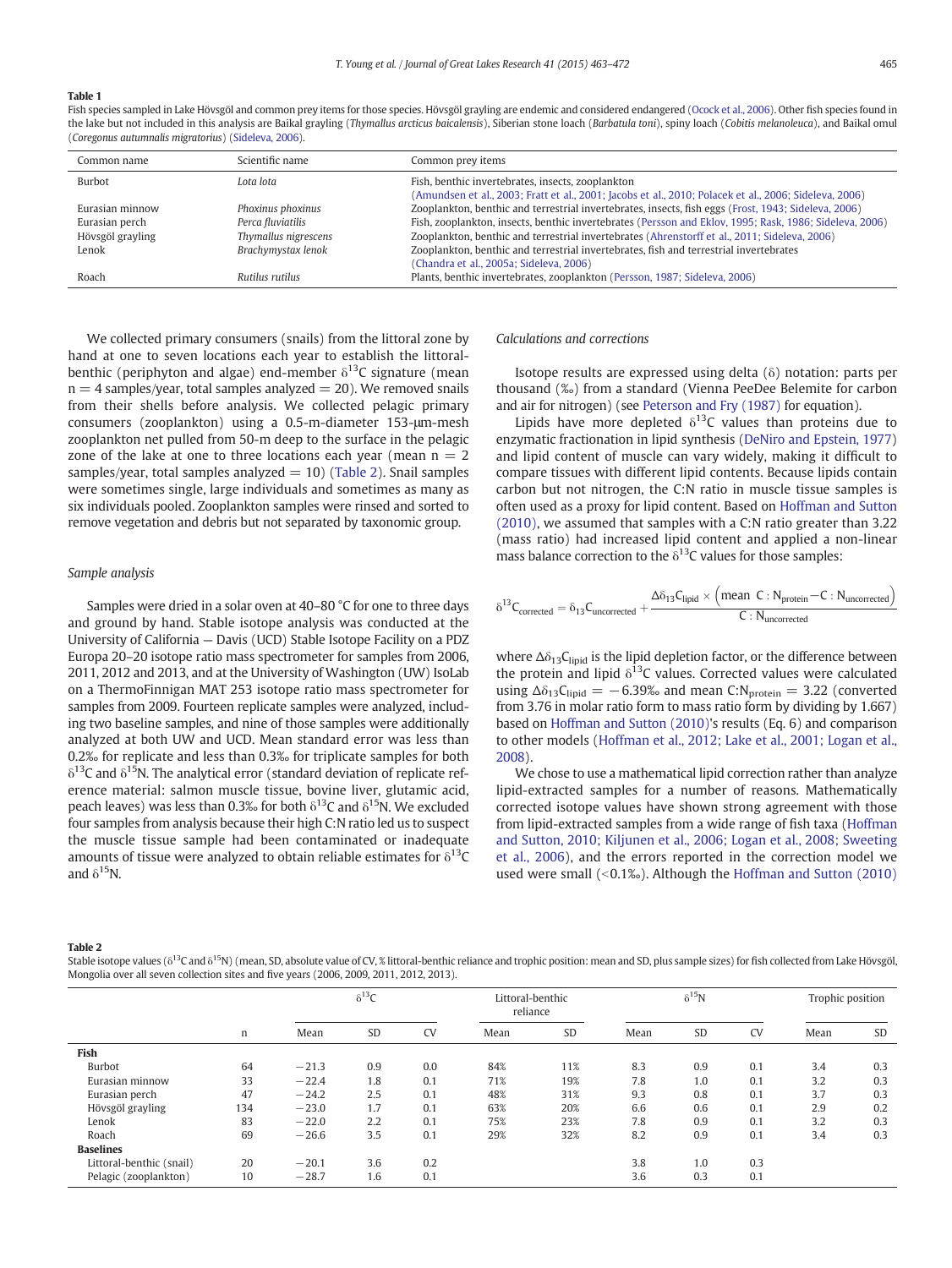<span id="page-3-0"></span>correction was based on deep-sea fish, their results were similar to those from other works (e.g., [Logan et al. \(2008\)](#page-9-0), [Kiljunen et al.](#page-9-0) [\(2006\)\)](#page-9-0), and we believe that [Hoffman and Sutton's \(2010\)](#page-8-0) model was well suited to our data because it was based on muscle tissue samples from a large group of species and fitted to a wide range of C:N values.

We used a two end-member mixing model to estimate percent reliance on littoral-benthic prey (namely, the difference between the  $\delta^{13}$ C value of the fish and that of the pelagic baseline over the total difference between the  $\delta^{13}$ C values of the littoral-benthic and pelagic baselines) [\(Post, 2002; Vander Zanden et al., 2011](#page-9-0)):

$$
\text{percent benthic} = \frac{\delta^{13}C_{fish} - \delta^{13}C_{pelagic}}{\delta^{13}C_{benthic-litoral} - \delta^{13}C_{pelagic}} \times 100
$$

with zooplankton as the pelagic end-member and snails as the littoralbenthic end-member. End-member values were averaged for each year and used to calculate percent littoral-benthic reliance for all the fish collected in that year. We assumed 0‰ trophic fractionation of carbon.

We calculated trophic level as follows:

$$
trophic level = \frac{\delta^{15} N_{fish} - \delta^{15} N_{baseline}}{3.4} + 2
$$

where the trophic level of a fish is the difference between the  $\delta^{15}N$  value of the fish and the average of all baseline primary consumers (pelagic and littoral-benthic) for that year, divided by the increment equivalent to a single trophic level (3.4‰), plus 2 (=the trophic level of the primary consumer) [\(Vander Zanden et al., 1997\)](#page-9-0). We used this simpler model in favor of the two-source model described in [Post \(2002\)](#page-9-0) because the differences between the trophic positions calculated by each model were negligible.

#### Data analysis

#### Patterns of trophic variability

We expressed variability using coefficient of variation ( $CV =$ standard deviation / mean). Calculated CV values for  $\delta^{13}$ C values were negative (because  $\delta^{13}$ C values are negative and SDs are not) but were converted to absolute values for more intuitive interpretation.

We examined the relationship between isotopic variability and life history and ecological characteristics in a number of ways. We conducted linear regressions on both  $\delta^{13}$ C and  $\delta^{15}$ N CV, first using littoralbenthic dependence and then trophic level as a predictor. We used Welch's t to test for differences in  $\delta^{13}$ C and  $\delta^{15}$ N variability between piscivores (burbot, Eurasian perch, lenok) and planktivores (Eurasian minnow, grayling, roach) ([Table 1](#page-2-0)) ([Sokal and Braumann, 1980\)](#page-9-0). To determine the relationship between length and  $\delta^{13}C$  and  $\delta^{15}N$  value, we conducted linear regressions on both  $\delta^{13}$ C and  $\delta^{15}$ N values and fish total length for all species. We excluded Eurasian minnow from the length analyses because we did not have enough size measurements.

We also used a power analysis to determine the minimum detectable effect size (MDES) over a range of sample sizes given our observed variability. Effect size is directly related to variability and inversely to sample size. As sample size increases, MDES decreases. We used our observed standard deviations in a t test power analysis on both  $\delta^{13}$ C and  $\delta^{15}$ N data for each species over a range of sample sizes, with  $\alpha$  (or significance level) =  $0.05$  and  $\beta$  (or power) = 0.8 [\(Murphy and Myors, 2004;](#page-9-0) [Peterman, 1990; Thomas and Juanes, 1996\)](#page-9-0).

#### Variability across time and space: mixed effects models

We used mixed effects models to assess the effects of year and location on isotopic variability for burbot, Hövsgöl grayling, lenok, Eurasian perch and roach.We excluded Hövsgöl grayling collected by pelagic gillnet from the model because those fish demonstrated distinct  $\delta^{13}C$ values from those collected by littoral gillnet, supporting [Ahrenstorff](#page-8-0) [et al.'s \(2011\)](#page-8-0) hypothesis that the pelagic and littoral populations are distinct in this lake ([Olson, 2014,](#page-9-0) T. Krabbenhoft, unpubl.).

We considered three mixed effects models that predicted the  $\delta^{13}C$ and  $\delta^{15}$ N for each species (fit using maximum likelihood with the lme4 package in R ([Bates et al., 2013](#page-8-0))).

- (a) Full model:  $year + location (+ length)$
- (b) Year model (without location): year (+ length)
- (c) Location model (without year): location  $(+)$  length)

We treated both year and sampling location as categorical random intercept effects in all models, because we considered both year and location to be random samples of many possible years or locations, respectively [\(Bennington and Thayne, 1994; Searle, 1971\)](#page-8-0). We included length as a continuous fixed effect in the models for burbot, Hövsgöl grayling and lenok, but not for perch and roach because we were missing more than a third of length measurements for perch and roach, and regressions on length suggested that length was not a significant factor for  $\delta^{15}$ N for those two species [\(Fig. 3](#page-4-0)). (Note: the models for perch and roach were actually random effects models and not mixed effects models because both year and location were both random effects.) To assess the effect of location, we used AIC to compare model (a) and model (b). To assess the effect of year, we compared model (a) and model (c).

Unless specifically noted, we used the R base stats package to conduct statistical analyses (R [Core Team, 2013\)](#page-8-0).

#### Results

#### Overview

Fish showed a wide range of  $\delta^{13}$ C values, with burbot relying most heavily on littoral-benthic carbon sources and roach the most reliant on pelagic carbon sources. Perch were the top predators in the system, and Hövsgöl grayling occupied the lowest trophic level. All fish demonstrated  $\delta^{15}$ N values well within a single trophic level ([Table 2,](#page-2-0) Fig. 2, ESM Table S1).



Fig. 2. Stable isotope food web biplot ( $\delta^{13}$ C vs.  $\delta^{15}$ N) of six fish species in Lake Hövsgöl, Mongolia over all years and locations. Animal shapes indicate grand means over all collection years and ellipses are standard ellipses, indicating approximately 40% of points [\(Batschelet, 1981](#page-8-0)). Shaded regions indicate  $\delta^{13}$ C range of annual baseline means (pelagic: zooplankton, littoral-benthic: snails) and year numbers indicate mean values for that year.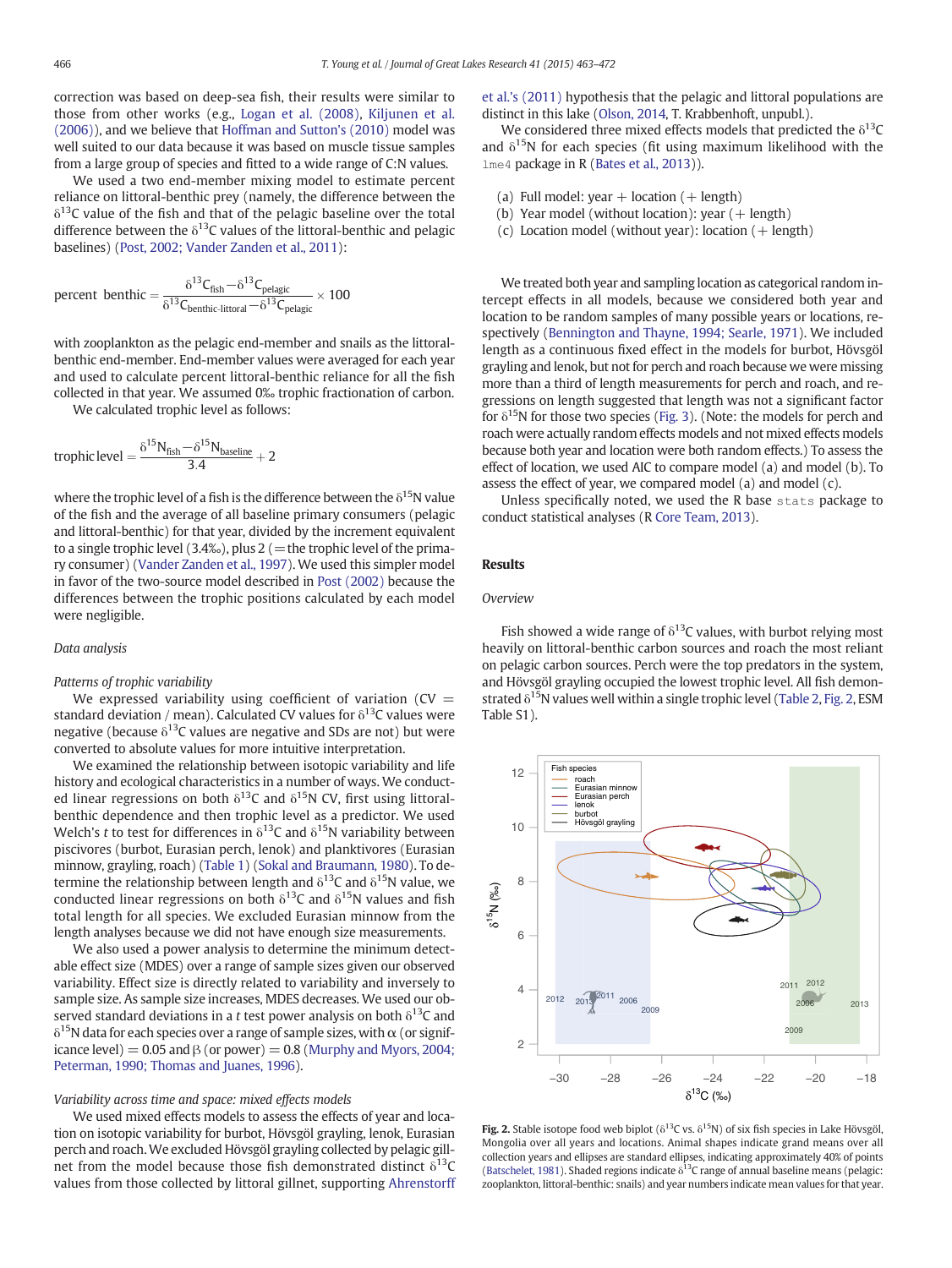<span id="page-4-0"></span>

Fig. 3. (a-e)  $\delta^{13}$ C and (f-i)  $\delta^{15}$ N values by total fish length, with linear regression lines and significance values. We excluded Eurasian minnows from this analysis because we had too few length measurements for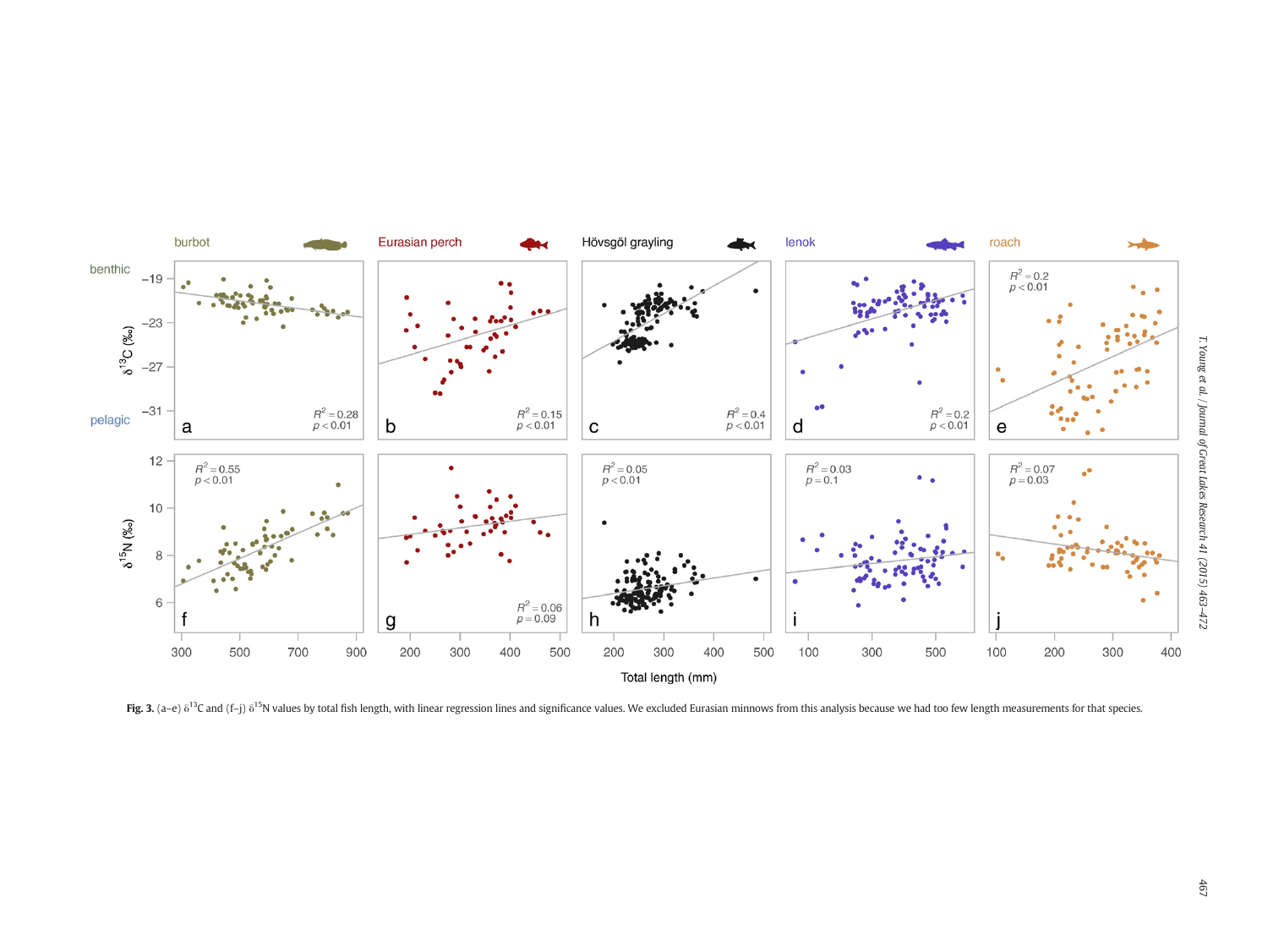#### <span id="page-5-0"></span>Table 3

Sample sizes (n) and model performance metrics of mixed effects models for each species. Model performance metrics included AIC values of the full model and ΔAIC between the full model and the location model or year model. The full model for each species included  $\delta^{13}$ C or  $\delta^{15}$ N as the response variable, location and year as random intercept effects and length as a continuous fixed effect. The location model included only location and length, and the year model included only year and length. Gray highlighting indicates instances where either the location or year models were a poorer fit  $(\Delta AIC > 2)$  than the full model. ⁎We did not include length in the models for perch and roach.

|                  | n   | <b>AIC</b>                                            |                                        | $\wedge$ AIC                           |  |  |  |
|------------------|-----|-------------------------------------------------------|----------------------------------------|----------------------------------------|--|--|--|
|                  |     | Full model                                            | Location<br>model<br>(without<br>year) | Year<br>model<br>(without<br>location) |  |  |  |
|                  |     | Model structure                                       |                                        |                                        |  |  |  |
|                  |     | Location<br>$\ddot{}$<br>Year<br>$\ddot{}$<br>Length* | Location<br>$\ddot{}$<br>Length*       | Year<br>$\ddot{}$<br>Length*           |  |  |  |
| Carbon           |     |                                                       |                                        |                                        |  |  |  |
| <b>Burbot</b>    | 64  | 145.18                                                | $-1.46$                                | 4.38                                   |  |  |  |
| Eurasian perch*  | 47  | 206.16                                                | $-2.00$                                | 14.00                                  |  |  |  |
| Hövsgöl grayling | 102 | 387.97                                                | 0.03                                   | 10.17                                  |  |  |  |
| Lenok            | 79  | 298.61                                                | $-1.98$                                | 0.28                                   |  |  |  |
| $R$ oach $*$     | 69  | 359.46                                                | 5.05                                   | 12.35                                  |  |  |  |
| Nitrogen         |     |                                                       |                                        |                                        |  |  |  |
| <b>Burbot</b>    | 64  | 129.30                                                | $-1.37$                                | $-1.31$                                |  |  |  |
| Eurasian perch*  | 47  | 112.11                                                | 0.34                                   | 3.75                                   |  |  |  |
| Hövsgöl grayling | 102 | 175.93                                                | $-1.66$                                | $-1.80$                                |  |  |  |
| Lenok            | 79  | 203.86                                                | 7.48                                   | $-0.77$                                |  |  |  |
| Roach*           | 69  | 176.58                                                | $-2.00$                                | 6.95                                   |  |  |  |

All species analyzed for length (burbot, Hövsgöl grayling, lenok, perch and roach) showed a highly significant relationship between  $\delta^{13}$ C and total length, with length accounting for 15–43% of variation. In contrast, only burbot showed a highly (and positive) significant relationship between  $\delta^{15}$ N value and length ( $p < 0.01$ ,  $R^2 = 0.55$ ) [\(Fig. 3,](#page-4-0) Table 3).

Littoral-benthic (snail) and pelagic (zooplankton) baseline  $\delta^{13}C$ values were significantly different (Welch's t test:  $t = 9.0$ , df = 27.9,  $p < 0.01$ ). Littoral-benthic baseline  $\delta^{15}N$  values were similar to those of the pelagic baseline samples over all four sampling years (Welch's t test:  $t = 0.9$ , df = 23.6,  $p = 0.37$ ) ([Fig. 2](#page-3-0), [Table 2](#page-2-0)). Neither  $\delta^{13}C$  nor  $\delta^{15}$ N littoral-benthic baseline values varied significantly by location  $(\delta^{13}$ C ANOVA:  $F(7, 12) = 0.2$ ,  $p = 0.89$ ;  $\delta^{15}$ N ANOVA:  $F(7, 11) = 1.5$ ,  $p = 0.27$ ).

#### Patterns of trophic variability

Variability in  $\delta^{13}$ C was negatively and significantly correlated with littoral-benthic dependence, with littoral-benthic species (e.g., burbot) demonstrating lower variability in all years than pelagic species (e.g., roach) (linear regression of  $\delta^{13}$ C CV on littoral-benthic dependency;  $R^2 = 0.21$ ,  $p < 0.01$ , [Fig. 1](#page-1-0), ESM [Fig. S2\)](#page-3-0). Variability in  $\delta^{13}$ C showed no relationship, however, with trophic level or trophic guild. Variability in  $\delta^{15}$ N showed no relationship with littoral-benthic dependence, trophic level or feeding category.

#### Variability across time and space

Intraannual  $\delta^{13}$ C variability for any given species, as indicated by  $\delta^{13}$ C CV, ranged from substantially less than 0.1 for many species in many years to 0.2 (lenok, 2009,  $n = 17$ ). Within-location variability in  $\delta^{13}$ C was similar, ranging from less than 0.1 (Eurasian minnow, location 7a, n = 3) to 0.2 (roach, location 3, n = 3). The range in  $\delta^{15}N$  variability was similar to that of  $\delta^{13}$ C, with CV values ranging from less than 0.1 (Eurasian minnow, 2012,  $n = 4$ ) to 0.2 (lenok, 2006,  $n = 9$ ) by year and from less than 0.1 (Eurasian minnow, location 9,  $n = 2$ ) to 0.2 (lenok, location 8,  $n = 13$ ) by location (ESM Table S1).

The mixed (and random) effects models suggested that while both collection year and location had significant effects on  $\delta^{13}$ C and  $\delta^{15}$ N variability for some species, location had a significant effect for more species than did year on both  $\delta^{13}$ C and  $\delta^{15}$ N variability. Based on AIC values, the year models without location as a predictor were a poorer fit than the full model for all species except lenok for  $\delta^{13}$ C, and for both perch and roach for  $\delta^{15}N$ , suggesting a significant effect of location in all of those cases. In contrast, the location models without year as a predictor were a poorer fit only for roach (for  $\delta^{13}C$ ) and for lenok (for  $\delta^{15}N$ ), suggesting a significant effect of year only in those cases (Table 3).

The MDES (minimum detectable effect size) for  $\delta^{13}$ C at n = 10 was smallest for burbot (1.2‰), the species with the smallest  $\delta^{13}$ C variance, and largest for roach (4.6‰), the species with the greatest variance. The MDES for  $\delta^{15}$ N at n = 10 ranged from 0.9‰ for Hövsgöl grayling to 1.3‰ for Eurasian minnow. The MDES shrank considerably for all species between  $n = 5$  and  $n = 20$ , especially for species with high variability, such as roach for  $\delta^{13}$ C and Eurasian minnow for  $\delta^{15}$ N. The MDES continued to decrease gradually for all species until  $n \sim 100$ , beyond which increased sample size had limited effect (ESM Fig. S1).

#### **Discussion**

The food web in this simple, near-pristine system demonstrated a host of interesting features, including a high degree of trophic level overlap. Variability in  $\delta^{13}$ C in fish in this system was inversely related to littoral-benthic dependence. Space and time both appeared to have significant effects on isotopic variability, with space having a slightly greater effect than time. The observed variability in this system was higher than that reported in other large, oligotrophic lakes ([Harvey](#page-8-0) [and Kitchell, 2000; Vander Zanden et al., 2003; Yoshii, 1999](#page-8-0)) comparable to that attributed in other systems to the introduction of non-native species [\(Schmidt et al., 2009; Vander Zanden et al., 1999\)](#page-9-0), but less than that ascribed to eutrophication and nitrogen loading ([Cabana and](#page-8-0) [Rasmussen, 1996; Lake et al., 2001](#page-8-0)).

#### Trophic level overlap and omnivory

Lake Hövsgöl's food web was characterized by a high degree of trophic level overlap. The difference in mean trophic level between the lowest (Hövsgöl grayling) and highest (perch) trophic level species consumers was only 0.8 [\(Table 2\)](#page-2-0). This trophic overlap suggests that many of the fish in the system are consuming prey on similar trophic levels, and, in particular, that piscivorous fish in this system are likely engaging in vertical omnivory (sensu [Vadeboncoeur et al., 2005\)](#page-9-0) and consuming some quantity of lower-trophic level prey in addition to fish. These results corroborate the diet habits documented in this system: [Sideleva](#page-9-0) [\(2006\)](#page-9-0) and [Ahrenstorff et al. \(2011\)](#page-8-0) reported that a wide range of invertebrates figured prominently in the diets of all fish species in the lake. [Chandra et al. \(2005a\)](#page-8-0) also reported generalist diets in lenok and Baikal grayling in downstream tributaries. This degree of trophic level overlap falls within the range reported in other oligotrophic lakes (for example, mean trophic level range for Arctic lakes: 0.4 ([Sierszen et al., 2003\)](#page-9-0), Lake Superior: 1.2 [\(Schmidt et al., 2009](#page-9-0)), Lake Winnipeg: 0.59 in South Basin and 1.78 over entire lake [\(Hobson et al., 2012](#page-8-0))).

## $\delta^{13}$ C variability and littoral-benthic dependence

Species that demonstrated greater dependence on pelagic pathways, such as perch and roach, displayed significantly greater  $\delta^{13}$ C variability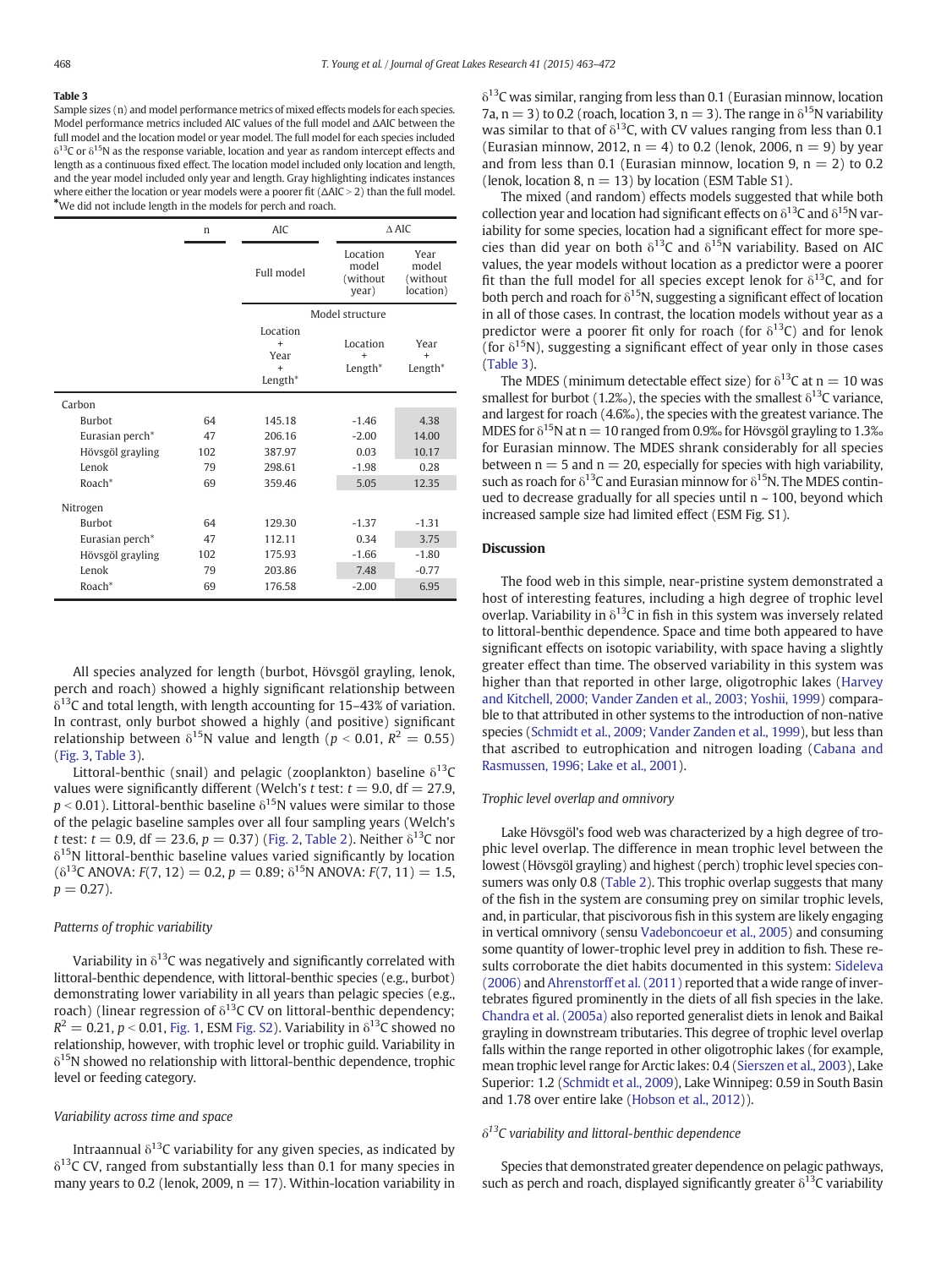than species that demonstrated greater dependence on littoral-benthic pathways, such as burbot [\(Fig. 1,](#page-1-0) ESM Fig. S2). This pattern can be at least in part attributed to interspecies differences in ontogenetic habitat and diet shifts. The four species with more pelagic  $\delta^{13}$ C values (roach, Eurasian perch, lenok and Hövsgöl grayling) demonstrated a significant increase in  $\delta^{13}$ C (from more pelagic to more littoral-benthic values) with increasing fish length ([Fig. 3\)](#page-4-0). These ontogenetic shifts are likely mediated by a host of competitive and predator–prey interactions. A number of studies have documented ontogenetic diet shifts in perch from zooplankton, to benthic invertebrates, and then to fish, especially in the presence of roach ([Amundsen et al., 2003; Persson, 1986;](#page-8-0) [Persson and Greenberg, 1990](#page-8-0)). Roach are known to be more efficient zooplankton feeders than perch are, and therefore effective competitors with perch for zooplankton ([Persson, 1987](#page-9-0)), which may encourage perch to feed on other (more benthic) prey. The shift from pelagic to littoral-benthic resources in perch with increasing size here may be mediated by similar perch–roach competitive interactions. [Ahrenstorff](#page-8-0) [et al. \(2011\)](#page-8-0) observed a similar ontogenetic diet shift in Hövsgöl grayling from zooplankton to benthic invertebrates with increasing length and hypothesized that this pattern is likely a result of juvenile grayling seeking out the pelagic zone as a predation refuge and then moving to forage inshore as they grow larger and less vulnerable to predation (as described by [Werner and Hall \(1988\)](#page-9-0) for bluegill). [Ahrenstorff et al.](#page-8-0) [\(2011\)](#page-8-0) also found intermediate-sized Hövsöl grayling in both pelagic and littoral zones of the lake (and substantially different diets between fish of the same size found it different habitats), suggesting variability in behavior which likely contributes to the isotopic variability we observed. Tradeoffs between predator refugia and foraging efficiency may also explain some of the wide range of  $\delta^{13}$ C values in roach; in the presence of predatory perch, roach have been shown to alternate between littoral habitats (which provide better refuge) and pelagic habitats (which provide superior zooplankton foraging) ([Eklöv and](#page-8-0) [VanKooten, 2001; Persson and Eklov, 1995](#page-8-0)).

In contrast to these species, burbot – the species with the most enriched  $\delta^{13}$ C values and lowest  $\delta^{13}$ C variability [\(Fig. 2,](#page-3-0) [Table 2](#page-2-0), ESM Fig. S2) – demonstrated a significant decrease, rather than an increase, in  $\delta^{13}$ C with increasing size [\(Fig. 3](#page-4-0)). Burbot have been shown to undergo ontogenetic diet shifts from benthic invertebrates (with enriched  $\delta^{13}$ C values) to fish (with more intermediate or depleted  $\delta^{13}$ C values, especially in smaller individuals) [\(Amundsen et al., 2003](#page-8-0)), which could in part explain this pattern. The significant and substantial increase we observed in  $\delta^{15}$ N in larger burbot, further corroborates such an ontogenetic shift in Lake Hövsgöl burbot.

This high degree of  $\delta^{13}$ C variability in pelagic species – suggesting a substantial littoral-benthic contribution even to pelagic foragers – contributes to the extensive body of literature emphasizing the importance of benthic and littoral primary production to overall lake productivity [\(Hecky and Hesslein, 1995; Schindler and Scheuerell,](#page-8-0) [2002; Vander Zanden and Vadeboncoeur, 2002\)](#page-8-0), even in large, deep lakes ([Hampton et al., 2011; Vadeboncoeur et al., 2011;](#page-8-0) [Vander Zanden et al., 2011](#page-8-0)), and especially in highly oligotrophic lakes [\(Loeb et al., 1983; McIntyre et al., 2006; Sierszen et al., 2003](#page-9-0)), but adds yet another twist. Previous work has focused on piscivorous fish as critical links between littoral-benthic and pelagic food webs; in this system it is not just piscivorous, but also fish species at lower trophic levels, that appear to be linking the two food webs. Our results reinforce [Bertolo et al. \(2005\)'s](#page-8-0) argument that the "paradigm of piscivorous fish as integrators of pelagic and littoral food webs… needs to integrate the role of functional fish diversity to fully explain the food-web dynamics in oligotrophic systems."

It is worth noting that this relationship between  $\delta^{13}$ C variability and littoral-benthic dependence is discernable only because we are examining isotopic variability as well as isotopic values. Mean values alone would not have uncovered this pattern; we suggest that analysis of isotopic variability may be a useful addition to future trophic ecology studies.

We also point out that the differences in isotopic variability among the species we studied here substantially affect sample sizes required to detect a given degree of isotopic change. For example, in order to detect a difference of 4‰ (half the distance between our pelagic and littoral-benthic baselines) with a t test, a sample size of  $n < 5$  in each group would suffice for a low-variability species such as burbot, but a high-variability species such as roach would require  $n > 12$  in each group. Determination of sample size is best informed by the degree of variability in isotopic values anticipated in the study population.

#### Variability across time and space

A central question for this study is whether time or space had a greater influence on isotopic variability in this system. Work across other systems has found that spatial variability exceeds temporal variability – though primarily using measures other than stable isotope values. Some examples of this work include [Kratz et al.'s \(1995, 2003\)](#page-9-0) analyses of a wide range of metrics across twelve LTER sites and [Roset](#page-9-0) [et al.'s \(2007\)](#page-9-0) review of indices of biotic integrity. Our results support this trend; on the whole in this system, space had a bigger impact than time on isotopic variability, and that impact was seen more strongly on  $\delta^{13}$ C variability than on  $\delta^{15}$ N variability [\(Table 3\)](#page-5-0).

We expected that we might see some spatial variability correlated with land use. For example, we suspected that individuals found in locations with more human settlement or grazing might have elevated  $\delta^{15}N$ ratios because nitrate from animal waste tends to be enriched compared to nitrate from other sources ([Hoffman et al., 2012; Kendall et al., 2007](#page-8-0)). We did not, however, see elevated  $\delta^{15}N$  in fish or in littoral-benthic baseline samples from locations with human settlement or grazing (locations 2, 6, 9) compared with those from forested or wetland locations with no grazing or settlement (locations 3, 7a, 7b, 8).

An important factor to consider in our assessment of isotopic differences across space is potential temporal and spatial variability in our baseline samples. Values of  $\delta^{13}$ C and  $\delta^{15}$ N baselines are known to vary across both time and space [\(Graham et al., 2009\)](#page-8-0). [Solomon et al.](#page-9-0) [\(2008\)](#page-9-0) showed significant changes in both  $\delta^{13}$ C and  $\delta^{15}$ N baselines over time, and [Hobson et al. \(2012\)](#page-8-0) showed a clear spatial pattern – or isoscape – in  $\delta^{13}$ C of dissolved organic carbon and  $\delta^{15}$ N of nitrate in Lake Winnipeg which were reflected in the isotopic values of the fish collected at different locations in the lake. We did not collect separate baseline samples at each location, so it is possible that the spatial variability we detected in fish may actually have been a function of undetected variability in baseline values. We did not, however, see significant differences between locations or between years in  $\delta^{13}$ C or  $\delta^{15}$ N in the baseline samples we did collect, so we suspect that the temporal and spatial variability we observed reflected variability in fish diets rather than differences in baseline values.

Our analysis also captured only horizontal, and not vertical (or depth-related), variability in this system. Benthic organisms and their fish predators in other oligotrophic lakes have been shown to demonstrate increasing  $\delta^{15}N$  and decreasing  $\delta^{13}C$  values with increasing depth [\(Sierszen et al., 2006, 2014; Yoshii, 1999](#page-9-0)), likely due to a shift in diet from primarily benthic algae in the littoral zone to more phytoplankton in deeper water ([Sierszen et al., 2006](#page-9-0)) and/or less discriminant fractionation of carbon in shallow water (characterized by high light, high photosynthetic rates and a carbon-depleted boundary layer) than in deeper water [\(Cummings and Schindler, 2013\)](#page-8-0). We collected our littoral-benthic baseline (snails) only in the littoral zone, so our littoral-benthic baseline signature did not capture any depth gradient. Such depth-related isotopic variability is almost certainly relevant to fish in Lake Hövsgöl. Hövsgöl grayling ([Ahrenstorff et al., 2011](#page-8-0)) in this system and burbot [\(Harrison et al., 2013\)](#page-8-0) and perch [\(Eckmann and](#page-8-0) [Imbrock, 1996\)](#page-8-0) in other systems have all demonstrated diel vertical migration patterns. Our use of only littoral-benthic baseline samples to calculate trophic position may have resulted in slightly elevated estimates of trophic level for those species.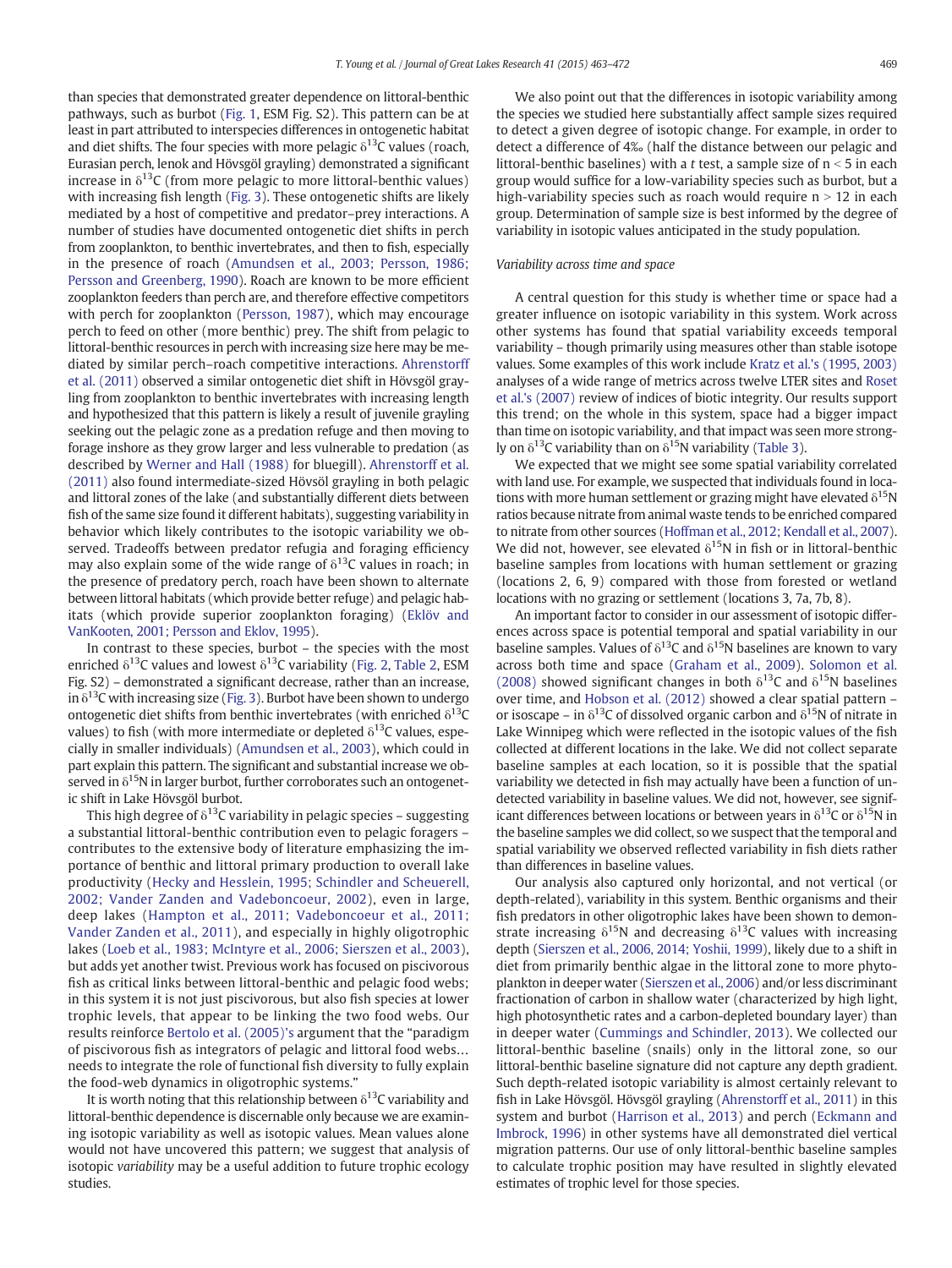Our sampling regime also did not capture any seasonal variability in fish diets, which is reported in [Sideleva \(2006\)](#page-9-0). The values we report likely reflect integrated diet from late spring through early summer. Fish have been shown to integrate isotopes into muscle tissue over a scale of weeks to months [\(Buchheister and Latour, 2010; Weidel et al.,](#page-8-0) [2011\)](#page-8-0), and food consumed in winter months (a time of little somatic growth) is generally not reflected in muscle isotopic values ([Perga and](#page-9-0) [Gerdeaux, 2005\)](#page-9-0).

These results suggest that in Lake Hövsgöl, and perhaps other large lakes, sampling must be both spatially and temporally extensive to capture the full range of isotopic variability, as work has suggested in other systems ([Kratz et al., 1995; Roset et al., 2007](#page-9-0)). If one has to choose, however, sampling at multiple locations may be more illuminative than sampling in multiple years. Furthermore, space-for-time substitutions must be conducted with care ([Kratz et al., 2003](#page-9-0)).

#### Variability in other systems

The interannual intraspecies variability that we observed in Lake Hövsgöl was higher than that reported in other large oligotrophic lakes for both  $\delta^{13}$ C and  $\delta^{15}$ N. In Lake Baikal, Hövsgöl's giant and ancient near neighbor, [Yoshii et al. \(1999\)](#page-9-0) found much lower variability in  $\delta^{13}C$ and  $\delta^{15}$ N in five species of fish. In Lake Tahoe, which is smaller in volume but much deeper than Lake Hövsgöl, [Vander Zanden et al. \(2003\)](#page-9-0) also found lower  $\delta^{13}$ C and  $\delta^{15}$ N variability. And in Lake Superior, which is much larger and deeper than Hövsgöl, though with a longer history of fishing, development and invasive species, [Harvey and Kitchell \(2000\)](#page-8-0) found lower  $\delta^{13}$ C and  $\delta^{15}$ N variability in eleven species of fish (ESM Table S2a–c).

These differences in variability cannot be attributed to temporal and/ or spatial scopes of sampling, which occurred over a range of scales in these studies. [Harvey and Kitchell \(2000\)](#page-8-0) sampled only in the western arm of the lake for only two sampling years. However, the Lake Baikal study [\(Yoshii et al., 1999\)](#page-9-0) sampled more than 30 locations throughout the lake (as well as from commercial fishermen) over three years. We expected that larger lakes – with more area for habitats, refuges, subpopulations and environmental conditions – might demonstrate greater variability than smaller lakes. However, lake size did not appear to have a definitive impact on isotopic variability, because both Lake Baikal [\(Yoshii et al., 1999\)](#page-9-0) (much larger than Hövsgöl) and Lake Tahoe [\(Vander Zanden et al., 2003](#page-9-0)) (smaller than Hövsgöl) exhibited much lower variability than did Hövsgöl (ESM Table S2a–c).

We suspected that Lake Hövsgöl's relative ecological youth compared to other systems might also be a factor in its demonstrated variability; with less time for evolution and specialization, younger lakes are more likely than older lakes to contain low-diversity fish communities comprised of generalists ([Doi et al., 2012](#page-8-0)). And indeed, Lake Baikal, the oldest lake in the world (27.5 Ma) ([Doi et al., 2012\)](#page-8-0), demonstrated extremely low  $\delta^{13}$ C and  $\delta^{15}$ N variability [\(Yoshii et al., 1999\)](#page-9-0), and some other younger lakes, such as Lake Washington (13,000 years) [\(Edmondson, 1994](#page-8-0)) demonstrated higher  $\delta^{13}$ C and  $\delta^{15}$ N variability [\(McIntyre et al., 2006\)](#page-9-0), similar to that of Hövsgöl. But Lake Superior, similar in age to Hövgöl (9000 years) [\(Doi et al., 2012](#page-8-0)), as mentioned above, demonstrated low  $\delta^{13}$ C and  $\delta^{15}$ N variability, and other old lakes, such as Lake Malawi (10 Ma) and Lake Albert (4 Ma) [\(Doi et al.,](#page-8-0) [2012\)](#page-8-0) demonstrated  $\delta^{13}$ C and  $\delta^{15}$ N variability comparable or higher to that in Lake Hövsgöl ([Campbell et al., 2005; Kidd et al., 2004\)](#page-8-0), suggesting that the degree of variability observed in this lake also cannot be attributed primarily to age (ESM Table S2a-c).

The trophic variability we observed also does not appear to be correlated with disturbance level. "Disturbance" is challenging to assess, but other lakes subject to greater disturbance than Lake Hövsgöl by any measure (nearby urban development, heavy fishing pressure, or number of introduced species) demonstrated both comparable and lower variability than Lake Hövsgöl. Observed  $\delta^{13}$ C and  $\delta^{15}$ N variability in Lake Washington, in downtown Seattle ([McIntyre et al., 2006](#page-9-0)), was similar to that in Lake Hövsgöl. But observed  $\delta^{13}$ C and  $\delta^{15}$ N variability was lower than that in Lake Hövsgöl in many other lakes subject to more human impacts than Lake Hövsgöl, including Lake Erie [\(Guzzo](#page-8-0) [et al., 2011](#page-8-0)), and Lake Ontario ([Kiriluk et al., 1995](#page-9-0)) (both prone to algal blooms and invaded by zebra mussels) as well as Lake Superior [\(Harvey and Kitchell, 2000\)](#page-8-0) and Lake Baikal ([Yoshii et al., 1999](#page-9-0)) (both with low nutrient loading but subject to commercial fishing) (ESM [Table S2a-c](#page-5-0)). In the end, Lake Hövsgöl's high isotopic variability may be the result of a combination of a range of factors: ecological youth, paucity of species, relative size and low level of disturbance.

#### Isotopic shifts attributable to specific anthropogenic changes

One of the goals of this study was to provide context for isotopic shifts attributed in other systems to specific anthropogenic changes, not just overall level of disturbance. Interestingly, if we compare mean  $\delta^{13}$ C and  $\delta^{15}$ N values observed in Lake Hövsgöl between years, the differences are comparable to or greater than shifts in other systems associated with introduced or invasive species. For example, the difference in mean  $\delta^{13}$ C and  $\delta^{15}$ N in lake trout documented by [Vander Zanden](#page-9-0) [et al. \(1999\)](#page-9-0) in North American lakes with and without invasive bass was well within the range of the interannual and between-site differences in means that we observed in Lake Hövsgöl (ESM Table S3). The shift in  $\delta^{15}$ N in lake trout in Lake Superior in the early part of the 20th century [\(Schmidt et al., 2009\)](#page-9-0), a time period that included the introduction of sea lamprey, was also comparable to (or slightly higher than) variability in  $\delta^{15}N$  we observed in Lake Hövsgöl (ESM Table S3).

In contrast, isotopic shifts in other systems attributed to cultural eutrophication and anthropogenic nitrogen loading were substantially larger than any interannual or spatial shifts we observed in Lake Hövsgöl. [Cabana and Rasmussen \(1996\)](#page-8-0) reported a range of ~11.5‰ in  $\delta^{15}$ N values in primary producers across a gradient of human popula-tion density, and [Lake et al. \(2001\)](#page-9-0) reported ranges of ~5–6‰  $\delta^{15}N$  in yellow perch and smallmouth bass along a gradient of increasing residential land use.

We do not mean to imply that the reported differences cited in these studies are a function of natural variability rather than the anthropogenic changes with which they were correlated; the differences in all cases were clearly highly significant. Our results do suggest, however, that many other changes in food webs – especially those that are biologically, as opposed to chemically, mediated – may be obscured or swamped by the scale of natural variability.

This study also suggests that the range of "natural" variability can be quite high even in the absence of major anthropogenic impacts. In addition, these results suggest that the absence of fishing may not always be correlated with lower variability (or increased stability). [Hsieh et al.](#page-8-0) [\(2006\)](#page-8-0) and [Anderson et al. \(2008\)](#page-8-0)'s work demonstrated increased population variability (and reduced stability) associated with fishing as the result of truncation of population age structure. While we were looking at isotopic rather than population variability, population variability is likely to be associated with food web changes, and our results suggest that high variability may occur even in a system with little or no fishing.

We note that Lake Hövsgöl is not an entirely "pristine" system; as discussed above, there is some development and grazing, especially in the southwest region of the lake, and preliminary data suggest limited poaching using nearshore gillnets (C. Free, unpubl.). Lake Hovsgol also has higher levels of microplastic pollution than some of the Laurentian Great Lakes ([Free et al., 2014](#page-8-0)). We feel confident, however, that both the degree of development and the level of fishing are significantly lower than in comparable systems.

#### **Conclusions**

The isotopic food web of Lake Hövsgöl demonstrated extensive trophic level overlap and an inverse relationship between  $\delta^{13}$ C variability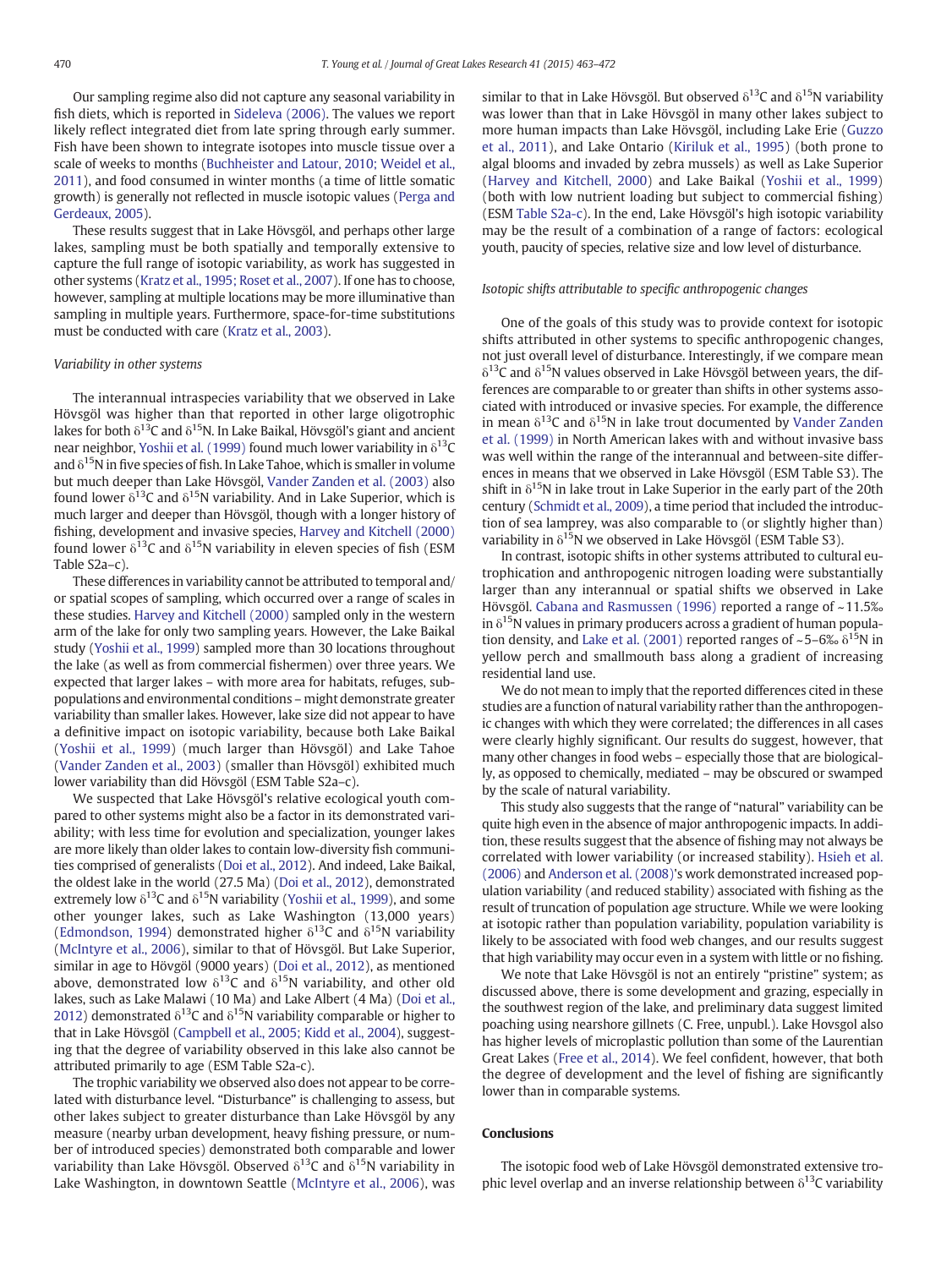<span id="page-8-0"></span>and littoral-benthic dependence. The latter pattern can be attributed to interspecies differences in ontogenetic diet shifts.

Isotopic values in this system varied more over space than time. The interannual isotopic variability observed in Lake Hövsgöl was greater than natural variability reported in other systems, similar to isotopic changes attributed in other systems to introductions of non-native species, and less than isotopic changes attributed to anthropogenic chemical changes such as eutrophication. This degree of natural variability may obscure many changes in food webs, anthropogenically mediated or otherwise. These data on the spatial and temporal extent of isotopic variability in this near-pristine lake complement studies on isotopic variability in other lakes discussed in the introduction (Guzzo et al., 2011; Harvey and Kitchell, 2000; Hobson et al., 2012; Mbabazi et al., 2010; Syväranta et al., 2006), as well as the extensive body of work on spatial and temporal variability in fish and zooplankton abundance and community composition in a wide range of North American lakes (Brind'Amour et al., 2005; Kratz et al., 1987; Magnuson et al., 1994; Olden et al., 2006; Rusak et al., 2002).

# Acknowledgments

This project was funded by a National Science Foundation grant (NSF OISE: 1064843) to O Jensen, the Trust for Mutual Understanding and the Waitt Foundation (W21-08). T Young was supported by a Graduate Research Fellowship from the National Science Foundation (NSF DGE: 0937373). We are grateful to the Taimen Conservation Fund, the Mongol Ecology Center and our Mongolian–American research team, including M Amaraa, N Bagdal, G Byford, Boidkhand, Boloroo, H Chantuu, L Chuluunchimeg, H DeBey, C Free, B Ganzorig, D Gilroy, A Hermes, T Hrabik, M Hickman, F Ianucci, G Jargalmaa, M Kessler, T and C Krabbenhoft, A Lahr, B Mendsaikhan, N McAuliffe, E McGinley, N Mercado-Silva, G Natsag, U Nemekhbayar, K Olson, M Provost, I Roman, J Waldman, and T Zimmerman. We thank the Jensen lab group at Rutgers, J Hoffman, M Sierszen, M Vinson, and an anonymous reviewer for manuscript comments. Reference to trade names does not imply endorsement by the U.S. government. This article is contribution number 1930 of the USGS Great Lakes Science Center.

#### Appendix A. Supplementary data

Supplementary data to this article can be found online at [http://dx.](http://dx.doi.org/10.1016/j.jglr.2015.02.010) [doi.org/10.1016/j.jglr.2015.02.010](http://dx.doi.org/10.1016/j.jglr.2015.02.010).

#### **References**

- Ahrenstorff, T.D., Jensen, O.P., Weidel, B.C., Mendsaikhan, B., Hrabik, T.R., 2011. [Abundance, spatial distribution, and diet of endangered Hovsgol grayling](http://refhub.elsevier.com/S0380-1330(15)00058-1/rf0005) (Thymallus nigrescens[\). Environ. Biol. Fish 94, 465](http://refhub.elsevier.com/S0380-1330(15)00058-1/rf0005)–476.
- Amundsen, P., Bøhn, T., Popova, O., Staldvik, F., Reshetnikov, Y., Kashulin, N., Lukin, A., 2003. [Ontogenetic niche shifts and resource partitioning in a subarctic piscivore](http://refhub.elsevier.com/S0380-1330(15)00058-1/rf0010) fi[sh guild. Hydrobiologia 497, 109](http://refhub.elsevier.com/S0380-1330(15)00058-1/rf0010)–119.
- Anderson, C.N.K., Hsieh, C.-H., Sandin, S.A., Hewitt, R., Hollowed, A., Beddington, J.R., Sugihara, G., May, R.M., 2008. Why fishing magnifies fluctuations in fi[sh abundance.](http://refhub.elsevier.com/S0380-1330(15)00058-1/rf0015) [Nature 452, 835](http://refhub.elsevier.com/S0380-1330(15)00058-1/rf0015)–839.
- Bates, D., Maechler, M., Bolker, B., Walker, S., 2013. [lme4: Linear Mixed-effects Models](http://refhub.elsevier.com/S0380-1330(15)00058-1/rf0475) [using Eigen and S4](http://refhub.elsevier.com/S0380-1330(15)00058-1/rf0475).
- Batschelet, E., 1981. [Circular Statistics. Academic Press, New York.](http://refhub.elsevier.com/S0380-1330(15)00058-1/rf0020)
- Bennington, C., Thayne, W., 1994. [Use and misuse of mixed model analysis of variance in](http://refhub.elsevier.com/S0380-1330(15)00058-1/rf0025) [ecological studies. Ecology 717](http://refhub.elsevier.com/S0380-1330(15)00058-1/rf0025)–722.
- Berg, L.S., 1962. [Freshwater Fishes of the U.S.S.R. and Adjacent Countries. Israel Program](http://refhub.elsevier.com/S0380-1330(15)00058-1/rf0480) for Scientifi[c Translations for the National Science Foundation, Jerusalem.](http://refhub.elsevier.com/S0380-1330(15)00058-1/rf0480)
- Bertolo, A., Carignan, R., Magnan, P., Pinel Alloul, B., Planas, D., Garcia, E., 2005. [Decoupling](http://refhub.elsevier.com/S0380-1330(15)00058-1/rf0030) [of pelagic and littoral food webs in oligotrophic Canadian Shield lakes. Oikos 111,](http://refhub.elsevier.com/S0380-1330(15)00058-1/rf0030) [534](http://refhub.elsevier.com/S0380-1330(15)00058-1/rf0030)–546.
- Brind'Amour, A., Boisclair, D., Legendre, P., Borcard, D., 2005. [Multiscale spatial distribu](http://refhub.elsevier.com/S0380-1330(15)00058-1/rf0035)tion of a littoral fi[sh community in relation to environmental variables. Limnol.](http://refhub.elsevier.com/S0380-1330(15)00058-1/rf0035) [Oceanogr. 50, 465](http://refhub.elsevier.com/S0380-1330(15)00058-1/rf0035)–479.
- Buchheister, A., Latour, R.J., 2010. [Turnover and fractionation of carbon and nitrogen](http://refhub.elsevier.com/S0380-1330(15)00058-1/rf0040) [stable isotopes in tissues of a migratory coastal predator, summer](http://refhub.elsevier.com/S0380-1330(15)00058-1/rf0040) flounder (Paralichthys dentatus[\). Can. J. Fish. Aquat. Sci. 67, 445](http://refhub.elsevier.com/S0380-1330(15)00058-1/rf0040)–461.
- Cabana, G., Rasmussen, J.B., 1996. [Comparison of aquatic food chains using nitrogen](http://refhub.elsevier.com/S0380-1330(15)00058-1/rf0045) [isotopes. Proc. Natl. Acad. Sci. U. S. A. 93, 10844](http://refhub.elsevier.com/S0380-1330(15)00058-1/rf0045)–10847.
- Campbell, L.M., Wandera, S.B., Thacker, R.J., Dixon, D.G., Hecky, R.E., 2005. [Trophic niche](http://refhub.elsevier.com/S0380-1330(15)00058-1/rf0050) segregation in the Nilotic ichthyofauna [of Lake Albert \(Uganda, Africa\). Environ. Biol.](http://refhub.elsevier.com/S0380-1330(15)00058-1/rf0050) [Fish 74, 247](http://refhub.elsevier.com/S0380-1330(15)00058-1/rf0050)–260.
- Carpenter, S.R., Brock, W.A., 2006. [Rising variance: a leading indicator of ecological](http://refhub.elsevier.com/S0380-1330(15)00058-1/rf0055) [transition. Ecol. Lett. 9, 311](http://refhub.elsevier.com/S0380-1330(15)00058-1/rf0055)–318.
- Carpenter, S.R., Cole, J., Pace, M., Batt, R., Brock, W.A., Cline, T., Coloso, J., Hodgson, J., Kitchell, J.F., Seekell, D., 2011. [Early warnings of regime shifts: a whole-ecosystem](http://refhub.elsevier.com/S0380-1330(15)00058-1/rf0060) [experiment. Science 332, 1079](http://refhub.elsevier.com/S0380-1330(15)00058-1/rf0060)–1082.
- Chandra, S., Gilroy, D.J., Purevdorj, S., Erdenebat, M., 2005a. [The feeding behaviour of](http://refhub.elsevier.com/S0380-1330(15)00058-1/rf0065) fish [from the upper Lake Baikal watershed of the Eroo River in Mongolia. Mong. J. Biol. Sci.](http://refhub.elsevier.com/S0380-1330(15)00058-1/rf0065) [3, 39](http://refhub.elsevier.com/S0380-1330(15)00058-1/rf0065)–45.
- Chandra, S., Vander Zanden, M.J., Heyvaert, A., Richards, B., Allen, B.C., Goldman, C., 2005b. [The effects of cultural eutrophication on the coupling between pelagic primary](http://refhub.elsevier.com/S0380-1330(15)00058-1/rf0070) [producers and benthic consumers. Limnol. Oceanogr. 1368](http://refhub.elsevier.com/S0380-1330(15)00058-1/rf0070)–1376.
- Core Team, R., 2013. [R: A Language and Environment for Statistical Computing](http://refhub.elsevier.com/S0380-1330(15)00058-1/rf0485).
- Cummings, B.M., Schindler, D.E., 2013. [Depth variation in isotopic composition of benthic](http://refhub.elsevier.com/S0380-1330(15)00058-1/rf0075) [resources and assessment of sculpin feeding patterns in an oligotrophic Alaskan lake.](http://refhub.elsevier.com/S0380-1330(15)00058-1/rf0075) [Aquat. Ecol. 47, 403](http://refhub.elsevier.com/S0380-1330(15)00058-1/rf0075)–414.
- Dagvadorj, D., Natsagdorj, L., Dorjpurev, J., Namkhainyam, B., 2009. [Mongolia: Assessment Re](http://refhub.elsevier.com/S0380-1330(15)00058-1/rf0080)[port on Climate Change 2009. Ministry of Environment, Nature and Tourism, Mongolia.](http://refhub.elsevier.com/S0380-1330(15)00058-1/rf0080)
- Dakos, V., Beninca, E., Van Nes, E.H., Philippart, C.J.M., Scheffer, M., Huisman, J., 2009. [Interannual variability in species composition explained as seasonally entrained](http://refhub.elsevier.com/S0380-1330(15)00058-1/rf0085) [chaos. Proc. R. Soc. B 276, 2871](http://refhub.elsevier.com/S0380-1330(15)00058-1/rf0085)–2880.
- DeNiro, M., Epstein, S., 1977. [Mechanism of carbon isotope fractionation associated with](http://refhub.elsevier.com/S0380-1330(15)00058-1/rf0090) [lipid synthesis. Science 197, 261](http://refhub.elsevier.com/S0380-1330(15)00058-1/rf0090)–263.
- Doi, H., Vander Zanden, M.J., Hillebrand, H., 2012. [Shorter food chain length in ancient](http://refhub.elsevier.com/S0380-1330(15)00058-1/rf0095) [lakes: evidence from a global synthesis. PLoS ONE 7, e37856](http://refhub.elsevier.com/S0380-1330(15)00058-1/rf0095).
- Dulmaa, A., 1999. Fish and fi[sheries in Mongolia. In: Petr, T. \(Ed.\), Fish and Fisheries at](http://refhub.elsevier.com/S0380-1330(15)00058-1/rf0100) Higher Altitudes: Asia. FAO — [Food and Agriculture Organization of the United](http://refhub.elsevier.com/S0380-1330(15)00058-1/rf0100) [Nations, Rome.](http://refhub.elsevier.com/S0380-1330(15)00058-1/rf0100)
- Eckmann, R., Imbrock, F., 1996. [Distribution and diel vertical migration of Eurasian perch](http://refhub.elsevier.com/S0380-1330(15)00058-1/rf0105) (Perca fluviatilis [L.\) during winter. Ann. Zool. Fenn. 33, 679](http://refhub.elsevier.com/S0380-1330(15)00058-1/rf0105)–686.
- Edmondson, W., 1994. [Sixty years of Lake Washington: a curriculum vitae. Lake Reserv.](http://refhub.elsevier.com/S0380-1330(15)00058-1/rf0110) [Manag. 10, 75](http://refhub.elsevier.com/S0380-1330(15)00058-1/rf0110)–84.
- Eklöv, P., VanKooten, T., 2001. [Facilitation among piscivorous predators: effects of prey](http://refhub.elsevier.com/S0380-1330(15)00058-1/rf0115) [habitat use. Ecology 82, 2486](http://refhub.elsevier.com/S0380-1330(15)00058-1/rf0115)–2494.
- Fratt, T.W., Coble, D.W., Copes, F., Bruesewitz, R.E., 2001. [Diet of burbot in Green Bay and](http://refhub.elsevier.com/S0380-1330(15)00058-1/rf0120) [western Lake Michigan with comparison to other waters. J. Great Lakes Res. 23, 1](http://refhub.elsevier.com/S0380-1330(15)00058-1/rf0120)–10.
- Free, C.M., Jensen, O.P., Mason, S.A., Eriksen, M., Williamson, N.J., Boldgiv, B., 2014. [High-levels](http://refhub.elsevier.com/S0380-1330(15)00058-1/rf0125) [of microplastic pollution in a large, remote, mountain lake. Mar. Pollut. Bull. 85, 156](http://refhub.elsevier.com/S0380-1330(15)00058-1/rf0125)–163.
- Frost, W., 1943. [The natural history of the minnow,](http://refhub.elsevier.com/S0380-1330(15)00058-1/rf0130) Phoxinus phoxinus. J. Anim. Ecol. [139](http://refhub.elsevier.com/S0380-1330(15)00058-1/rf0130)–162.
- Goulden, C.E., Boldgiv, B., 2002. [Lake Hövsgöl, Mongolia: the blue pearl of Mongolia. SIL](http://refhub.elsevier.com/S0380-1330(15)00058-1/rf0135) [News 36, 1](http://refhub.elsevier.com/S0380-1330(15)00058-1/rf0135)–4.
- Goulden, C.E., Tumurtogoo, O., Karabanov, E., Mongontsetseg, A., 2006. [Chapter 1: the](http://refhub.elsevier.com/S0380-1330(15)00058-1/rf0490) [geological history and geography of Lake Hövsgöl. In: Goulden, C.E., Sitnikov, T.,](http://refhub.elsevier.com/S0380-1330(15)00058-1/rf0490) [Gelhaus, J., Boldgiv, B. \(Eds.\), The Geology, Biodiversity and Ecology of Lake Hövsgöl.](http://refhub.elsevier.com/S0380-1330(15)00058-1/rf0490) [Backhuys Publishers, Leiden, the Netherlands, pp. 1](http://refhub.elsevier.com/S0380-1330(15)00058-1/rf0490)–19.
- Graham, B.S., Koch, P.L., Newsome, S.D., McMahon, K.W., Aurioles, D., 2009. [Chapter 14:](http://refhub.elsevier.com/S0380-1330(15)00058-1/rf0495) [Using isoscapes to trace the movements and foraging behavior of top predators in](http://refhub.elsevier.com/S0380-1330(15)00058-1/rf0495) [oceanic ecosystems. Springer Netherlands, Dordrecht, pp. 299](http://refhub.elsevier.com/S0380-1330(15)00058-1/rf0495)–318.
- Guzzo, M.M., Haffner, G.D., Sorge, S., Rush, S.A., Fisk, A.T., 2011. [Spatial and temporal var](http://refhub.elsevier.com/S0380-1330(15)00058-1/rf0140)[iabilities](http://refhub.elsevier.com/S0380-1330(15)00058-1/rf0140) [of](http://refhub.elsevier.com/S0380-1330(15)00058-1/rf0140)  $\delta^{13}$ C [and](http://refhub.elsevier.com/S0380-1330(15)00058-1/rf0140)  $\delta^{15}$ N within lower trophic levels of a large lake: implications for [estimating trophic relationships of consumers. Hydrobiologia 675, 41](http://refhub.elsevier.com/S0380-1330(15)00058-1/rf0140)–53.
- Hampton, S.E., Fradkin, S., Leavitt, P., Rosenberger, E., 2011. [Disproportionate importance](http://refhub.elsevier.com/S0380-1330(15)00058-1/rf0145) [of nearshore habitat for the food web of a deep oligotrophic lake. Mar. Freshw. Res.](http://refhub.elsevier.com/S0380-1330(15)00058-1/rf0145) [62, 350](http://refhub.elsevier.com/S0380-1330(15)00058-1/rf0145)–358.
- Harrison, P.M., Gutowsky, L., Martins, E.G., Patterson, D.A., Leake, A., Cooke, S.J., Power, M., Tierney, K., 2013. [Diel vertical migration of adult burbot: a dynamic trade-off among](http://refhub.elsevier.com/S0380-1330(15)00058-1/rf0150) [feeding opportunity, predation avoidance, and bioenergetic gain. J. Fish. Res. Board](http://refhub.elsevier.com/S0380-1330(15)00058-1/rf0150) [Can. 70, 1765](http://refhub.elsevier.com/S0380-1330(15)00058-1/rf0150)–1774.
- Harvey, C., Kitchell, J.F., 2000. [A stable isotope evaluation of the structure and spatial](http://refhub.elsevier.com/S0380-1330(15)00058-1/rf0155) [heterogeneity of a Lake Superior food web. Can. J. Fish. Aquat. Sci. 57, 1395](http://refhub.elsevier.com/S0380-1330(15)00058-1/rf0155)–1403.
- Hecky, R.E., Hesslein, R., 1995. [Contributions of benthic algae to lake food webs as](http://refhub.elsevier.com/S0380-1330(15)00058-1/rf0160) [revealed by stable isotope analysis. J. N. Am. Benthol. Soc. 14, 631](http://refhub.elsevier.com/S0380-1330(15)00058-1/rf0160)–653.
- Herdendorf, C., 1982. [Large lakes of the world. J. Great Lakes Res. 8, 379](http://refhub.elsevier.com/S0380-1330(15)00058-1/rf0165)–412.
- Hobson, K.A., Ofukany, A., Soto, D.X., Wassenaar, L.I., 2012. [An](http://refhub.elsevier.com/S0380-1330(15)00058-1/rf0170) [isotopic](http://refhub.elsevier.com/S0380-1330(15)00058-1/rf0170) [baseline](http://refhub.elsevier.com/S0380-1330(15)00058-1/rf0170) [\(](http://refhub.elsevier.com/S0380-1330(15)00058-1/rf0170)δ<sup>13</sup>C, δ[15N](http://refhub.elsevier.com/S0380-1330(15)00058-1/rf0170)) for fi[shes of Lake Winnipeg: implications for investigating impacts of eutrophi](http://refhub.elsevier.com/S0380-1330(15)00058-1/rf0170)[cation and invasive species. J. Great Lakes Res. 38, 58](http://refhub.elsevier.com/S0380-1330(15)00058-1/rf0170)–65.
- Hoffman, J.C., Sutton, T.T., 2010. [Lipid correction for carbon stable isotope analysis of](http://refhub.elsevier.com/S0380-1330(15)00058-1/rf0180) deep-sea fi[shes. Deep Sea Res., Part I 57, 956](http://refhub.elsevier.com/S0380-1330(15)00058-1/rf0180)–964.
- Hoffman, J.C., Kelly, J.R., Peterson, G.S., Cotter, A.M., Starry, M.A., Sierszen, M.E., 2012.<br>[Using](http://refhub.elsevier.com/S0380-1330(15)00058-1/rf0175)  $\delta^{15}$ N in fi[sh larvae as an indicator of watershed sources of anthropogenic nitro](http://refhub.elsevier.com/S0380-1330(15)00058-1/rf0175)[gen: response at multiple spatial scales. Estuar. Coasts 35, 1453](http://refhub.elsevier.com/S0380-1330(15)00058-1/rf0175)–1467.
- Hsieh, C.-H., Reiss, C.S., Hunter, J.R., Beddington, J.R., May, R.M., Sugihara, G., 2006. [Fishing](http://refhub.elsevier.com/S0380-1330(15)00058-1/rf0185)
- [elevates variability in the abundance of exploited species. Nature 443, 859](http://refhub.elsevier.com/S0380-1330(15)00058-1/rf0185)–862. Jacobs, G.R., Madenjian, C.P., Bunnell, D.B., Holuszko, J.D., 2010. [Diet of lake trout and bur](http://refhub.elsevier.com/S0380-1330(15)00058-1/rf0190)[bot in Northern Lake Michigan during spring: evidence of ecological interaction.](http://refhub.elsevier.com/S0380-1330(15)00058-1/rf0190) [J. Great Lakes Res. 36, 312](http://refhub.elsevier.com/S0380-1330(15)00058-1/rf0190)–317.
- Karabanov, E., Williams, D., Kuzmin, M.I., Sideleva, V.G., Khursevich, G., Prokopenko, A.A., Solotchina, E., Tkachenko, L., Fedenya, S., Kerber, E., 2004. [Ecological collapse of Lake](http://refhub.elsevier.com/S0380-1330(15)00058-1/rf0195) [Baikal and Lake Hovsgol ecosystems during the Last Glacial and consequences for](http://refhub.elsevier.com/S0380-1330(15)00058-1/rf0195) [aquatic species diversity. Palaeogeogr. Palaeoclimatol. Palaeoecol. 209, 227](http://refhub.elsevier.com/S0380-1330(15)00058-1/rf0195)–243.
- Kendall, C., Elliott, E.M.,Wankel, S.D., 2007. [Chapter 12: Tracing anthropogenic inputs of ni](http://refhub.elsevier.com/S0380-1330(15)00058-1/rf0200)[trogen to ecosystems. In: Michener, R., Lajtha, K. \(Eds.\), Stable Isotopes in Ecology and](http://refhub.elsevier.com/S0380-1330(15)00058-1/rf0200) [Environmental Science. Blackwell Scienti](http://refhub.elsevier.com/S0380-1330(15)00058-1/rf0200)fic Publications, Malden, MA, pp. 375–449.